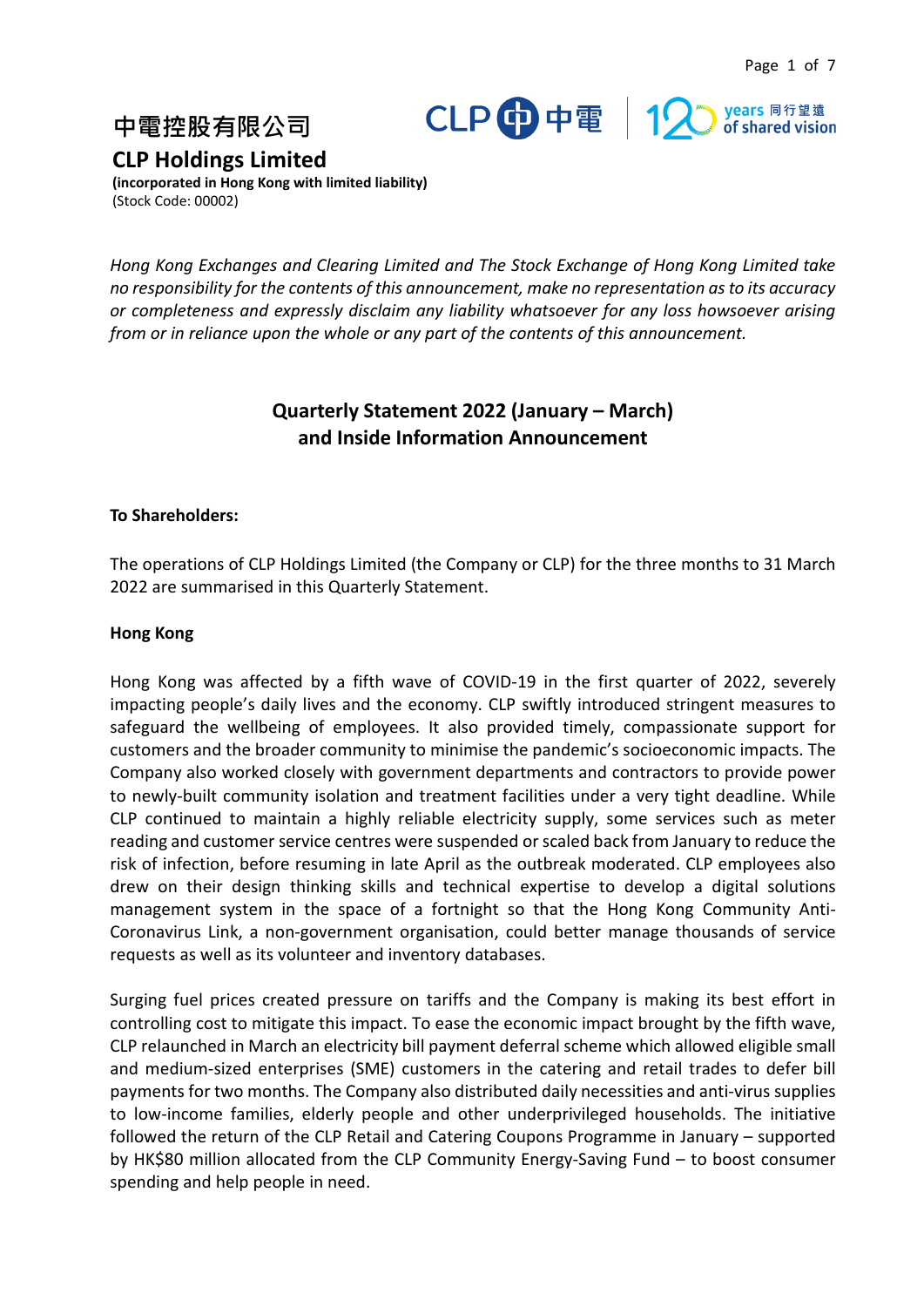Sales of electricity in Hong Kong in the first quarter rose 0.3% to 6,840 gigawatt hours (GWh) from the same period in 2021. There were increased sales in the Infrastructure and Public Services sector, reflecting higher demand from hospitals, clinics and medical facilities, in addition to leisure and cultural amenities that have been temporarily converted into community testing or vaccination centres. Demand in the Commercial and Manufacturing sectors was lower due to stricter social distancing restrictions in the latter part of the quarter. Demand in the Residential sector also fell because of milder January temperatures. The following table shows the year-onyear changes in Hong Kong electricity sales for the quarter:

|                                    | Increase / (Decrease) |           | % of Total Local Sales |
|------------------------------------|-----------------------|-----------|------------------------|
| Residential                        | (35GWh)               | $(1.8\%)$ | 27%                    |
| Commercial                         | (9GWh)                | $(0.3\%)$ | 39%                    |
| Infrastructure and Public Services | 77GWh                 | 4.0%      | 29%                    |
| Manufacturing                      | (14GWh)               | $(4.1\%)$ | 5%                     |

CLP continued to manage supply chain challenges created by the pandemic to minimise delays to major decarbonisation infrastructure projects. Engineering, procurement and construction works on the new 600MW combined-cycle gas turbine generation unit at Black Point Power Station progressed well, and the unit is expected to go into service on schedule in 2023. Construction of the offshore LNG terminal moved forward with the installation of subsea gas pipelines, and the completion of major elements of the marine-based jetty. Further works including the jetting and rock dumping for the subsea pipelines are in progress. Geotechnical site investigations for the potential offshore wind farm project in the south-eastern waters of Hong Kong are under way.

To support ongoing improvements in energy efficiency, more than 1.38 million smart meters had been connected by the end of the quarter, representing over 50% of CLP's meters for residential and SME customers in Hong Kong. CLP also continued to see strong customer interest in its Renewable Energy Feed-in Tariff scheme, with a total of 287MW of capacity approved or connected to the grid by the end of the first quarter.

### **Mainland China**

CLP's non-carbon energy portfolio in Mainland China maintained a stable performance in the first quarter. However, high coal prices affected thermal energy assets again.

Generation at Daya Bay Nuclear Power Station and Yangjiang Nuclear Power Station in Guangdong province increased from a year earlier as there were fewer days of planned refuelling outages at both plants.

Output from CLP's wind energy portfolio was boosted by the addition of Qian'an III Wind Farm in Jilin province, which began commercial operation on 1 March. The wind farm is CLP's first gridparity renewable energy project in Mainland China, operating without government subsidies. However, the contribution of the new project was mostly offset by lower wind resources in other regions where CLP assets are located. Generation from CLP's solar energy assets was moderately lower than a year earlier, largely as a consequence of less solar irradiance. The contribution from CLP's hydro portfolio increased, benefitting from improved water resources at the Huaiji plants in Guangdong province.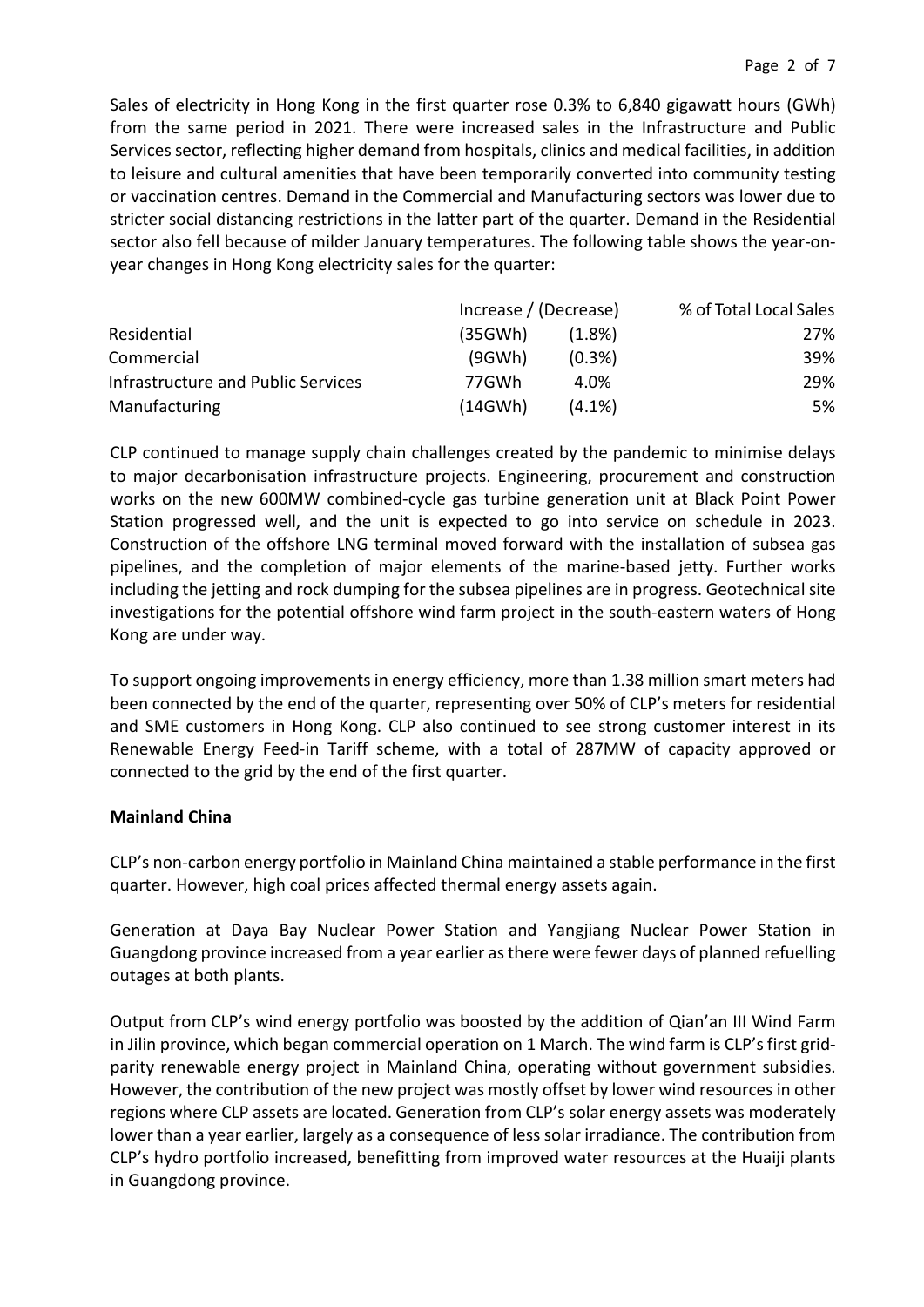Fangchenggang Power Station in Guangxi Zhuang Autonomous Region recorded lower generation than last year because of limited coal supply, high fuel prices and increased competition from renewable energy. Operating margins were impacted by a surge in coal prices, exacerbated by the conflict in Ukraine and short-term restrictions on coal exports from Indonesia.

CLP completed retrofitting works to modernise the centralised cooling system at Po Park Shopping Plaza in Guangzhou in March. The project represents a new business model for CLP in the Greater Bay Area (GBA) as well as a steady income stream for at least 15 years. To support the low-carbon transition and electrification of the GBA, CLP will continue to explore investment opportunities in energy infrastructure projects for industrial parks and commercial sites in the region, including district and multi-building cooling systems and data centres. CLP is also keen to seize opportunities in Energy-as-a-Service solutions. In April, it announced plans to establish a joint venture with Qingdao TGOOD Electric Company Limited to develop an electric vehicle charging business in the GBA. The partnership aims to accelerate green transport and the construction of smart charging networks.

### **Australia**

Following on from the second half of 2021, EnergyAustralia continued to face challenging market conditions with high gas costs, volatile and rising wholesale electricity prices and intense competition in retail energy markets.

Generation from EnergyAustralia's power stations decreased in the first quarter compared with the same period in 2021. Operations at Yallourn Power Station in Victoria were affected by unplanned outages caused by tube leaks and a coal conveyor system fire. Repair works are largely complete and generation is expected to return to normal in the second quarter. Output from Mount Piper Power Station in New South Wales was reduced after supply from the coal mine was affected by delays in mining preparations. To manage fuel supply constraints, EnergyAustralia implemented a number of measures including bringing forward the planned maintenance of one of the power station units from September to March so that the unit resumes normal operations in time to meet higher demand in the Australian summer.

Wholesale power prices for both spot sales and forward contracts in Australia's National Electricity Market were significantly higher than a year earlier because of disruptions to fuel supply following floods in northern states, higher international and domestic prices for gas and coal and unplanned generator outages.

In line with its hedging policies, most of EnergyAustralia's generation was contracted in advance of the increase in prices this year. As a result, the financial performance of the Energy business has been adversely impacted by relatively low prices received for electricity generated from the power stations based on hedging undertaken in previous years, while lower than expected generation from both Yallourn and Mount Piper has required EnergyAustralia to buy electricity at high prices from the spot market to settle contracts not covered by the power stations themselves.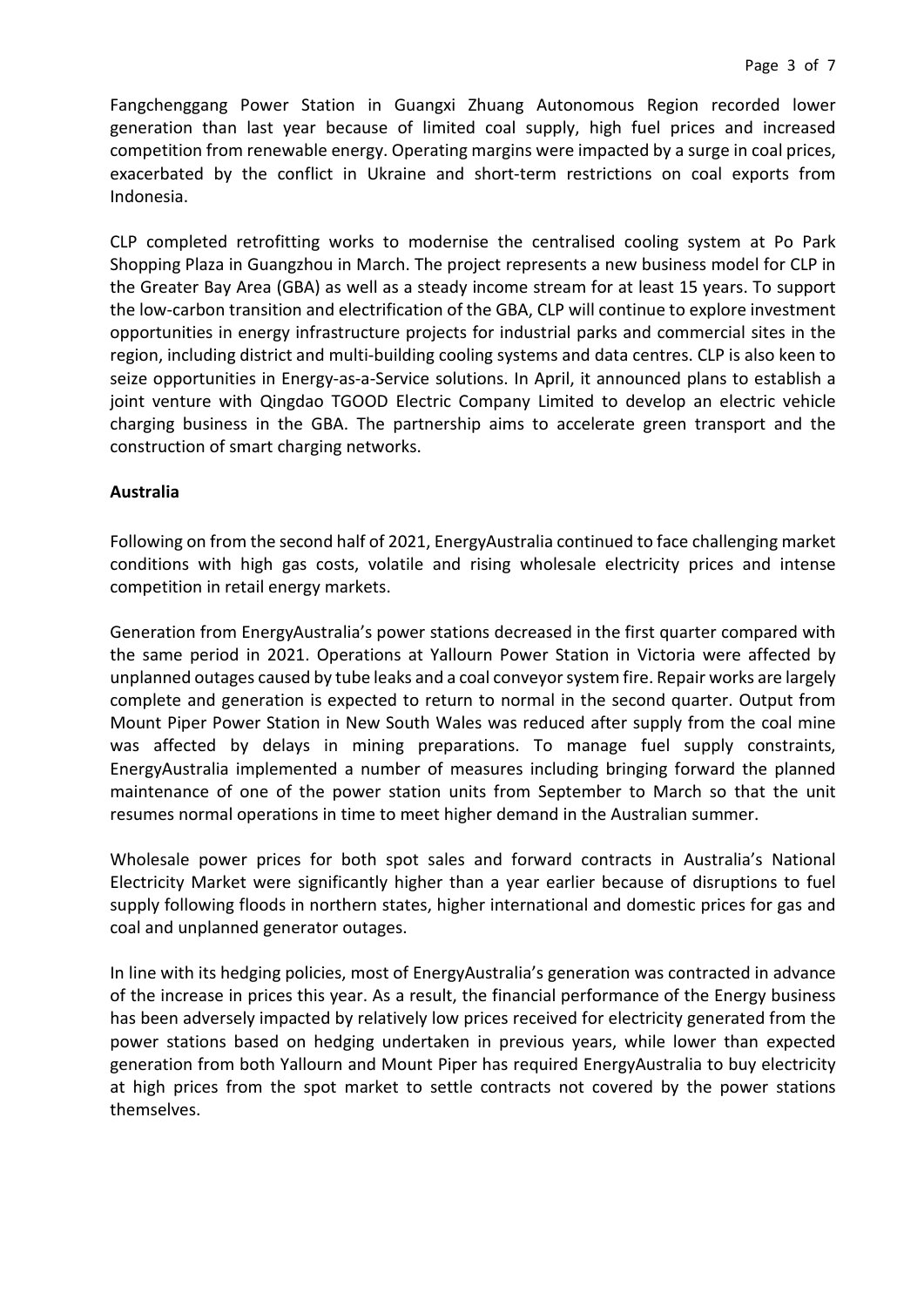EnergyAustralia provided temporary relief on billing and collection activities as well as access to its hardship programmes to customers impacted by flooding across Queensland and northern New South Wales in February. Although intense competition in the retail electricity market continued to affect the margins of new customer accounts, EnergyAustralia's Customer business benefitted from existing electricity hedging and lower bad debt expenses.

In February, EnergyAustralia announced a partnership with Nexport Pty Ltd to provide net-zero transportation and green infrastructure solutions for governments and corporate customers across Australia. EnergyAustralia remained focused on developing flexible, dispatchable capacity to support the energy transition in Australia. It began construction of the Tallawarra B plant in New South Wales in March, which will be Australia's first net-zero emissions hydrogen and gas capable power plant. In April, EnergyAustralia announced long-term agreements with Edify Energy to develop two utility-scale batteries in New South Wales with combined capacity of 90MW/180MWh.

Ms Jane McAloon was appointed Chair of EnergyAustralia, effective 28 April 2022, following the retirement of Mr Graham Bradley. Ms McAloon has been a Director at EnergyAustralia since 2012. She has over 20 years' experience in the resources and energy industries and substantial experience as a Non-executive Director across multiple listed boards.

### **India**

Apraava Energy remained focused on expanding its clean energy investments, including renewable energy and power transmission. Construction of the new 251MW wind energy project in Sidhpur in Gujarat state continued, with the plant expected to go into service in the second half of the year.

Generation from the wind energy portfolio fell compared with the same period a year earlier due to a combination of marginally lower wind resources across India and reduced plant availability at Chandgarh Wind Farm, where operations were affected by disruptions to services from vendors. Apraava Energy continued to focus on enhancing the performance of its wind energy assets, with planned upgrades in progress at the Tejuva and Theni plants due to be completed in the first half of 2022.

Generation from the solar energy portfolio dipped compared with the same period in 2021 with a land settlement dispute involving local farmers and the developer of the Gale and Tornado solar projects in Maharashtra state affecting operations of the two plants. Together with the original developer, Apraava Energy resolved the dispute to allow operations at the plants to resume. The operation of other solar assets remained stable.

Kohima-Mariani Transmission Limited, the interstate transmission line in northeastern India in which Apraava Energy has a 49% stake, maintained 100% availability. Apraava Energy's whollyowned Satpura Transco Private Limited intrastate transmission line in the state of Madhya Pradesh also reported full availability.

At Jhajjar Power Station in Haryana state, a major maintenance programme for one of the generation units involving more than 2,400 additional contract workers was completed in April and will further enhance the unit's reliability and performance.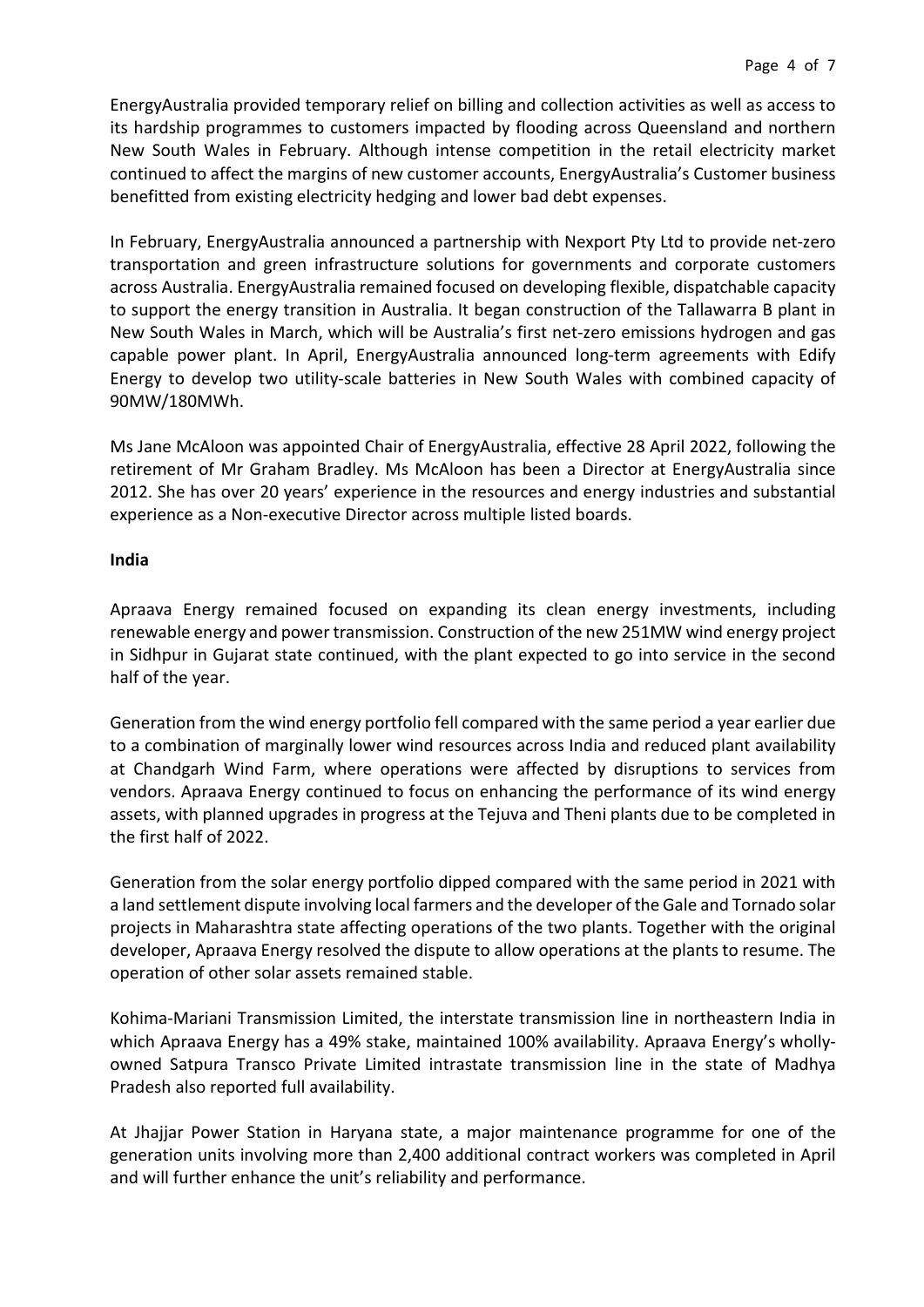### **Southeast Asia and Taiwan**

Ho-Ping Power Station in Taiwan maintained reliable operations, although high coal prices continued to put heavy pressure on its margins. The plant remained focused on managing its fuel costs and supply. In Thailand, Lopburi Solar Farm continued its stable operations.

### **Inside Information Announcement**

The Company wishes to inform its shareholders and potential investors regarding certain inside information relating to the financial performance of the Group in Australia.

For EnergyAustralia, the requirement to mark-to-market forward contracts against significantly higher forward prices has resulted in significant and unfavourable non-cash fair value movements in the first quarter of 2022. These fair value movements represent the difference between the higher prices now prevailing in the market and the prices that EnergyAustralia has previously committed to in its forward energy contracts and they reflect a position at a particular point in time and will be subject to change during the coming periods. Some of the positions will unwind while new positions will be taken in the ordinary course. While the increase in wholesale prices should benefit EnergyAustralia's business in the medium term, it has a significant negative noncash impact on earnings in the short term. Based on the CLP unaudited consolidated management accounts for the three months ended 31 March 2022, the fair value movements had an after tax negative impact of HK\$2.5 billion on the Group's operating earnings.

The extent to which these movements in wholesale electricity prices in Australia would impact the Company's half year financial performance remains uncertain at this stage but it is expected that this factor may have a further material adverse effect on the Group consolidated operating earnings for the half year ending 30 June 2022.

### **Executive Appointments**

At the end of the first quarter, CLP introduced a new operating model, which defines how the organisation is structured and introduces new ways of working, to sharpen itsfocus on delivering decarbonisation and seizing the opportunities that spring from the GBA development. As a result, Mr Austin R. Bryan was appointed Chief Digital Officer, and Mr David Simmonds took up the role as Chief Strategy, Sustainability & Governance Officer, reflecting the importance of embedding the capabilities of digitialisation and sustainability into CLP's business strategy as a Utility of the Future.

Mr Joseph Law was appointed Managing Director – China, effective 1 April 2022, succeeding Mr Chan Siu Hung, who retired after more than 40 years of service with the Company. Before his appointment, Mr Law was the Chief Operating Officer of CLP Power Hong Kong Limited, and he has held a variety of management positions since joining the Company in 2001.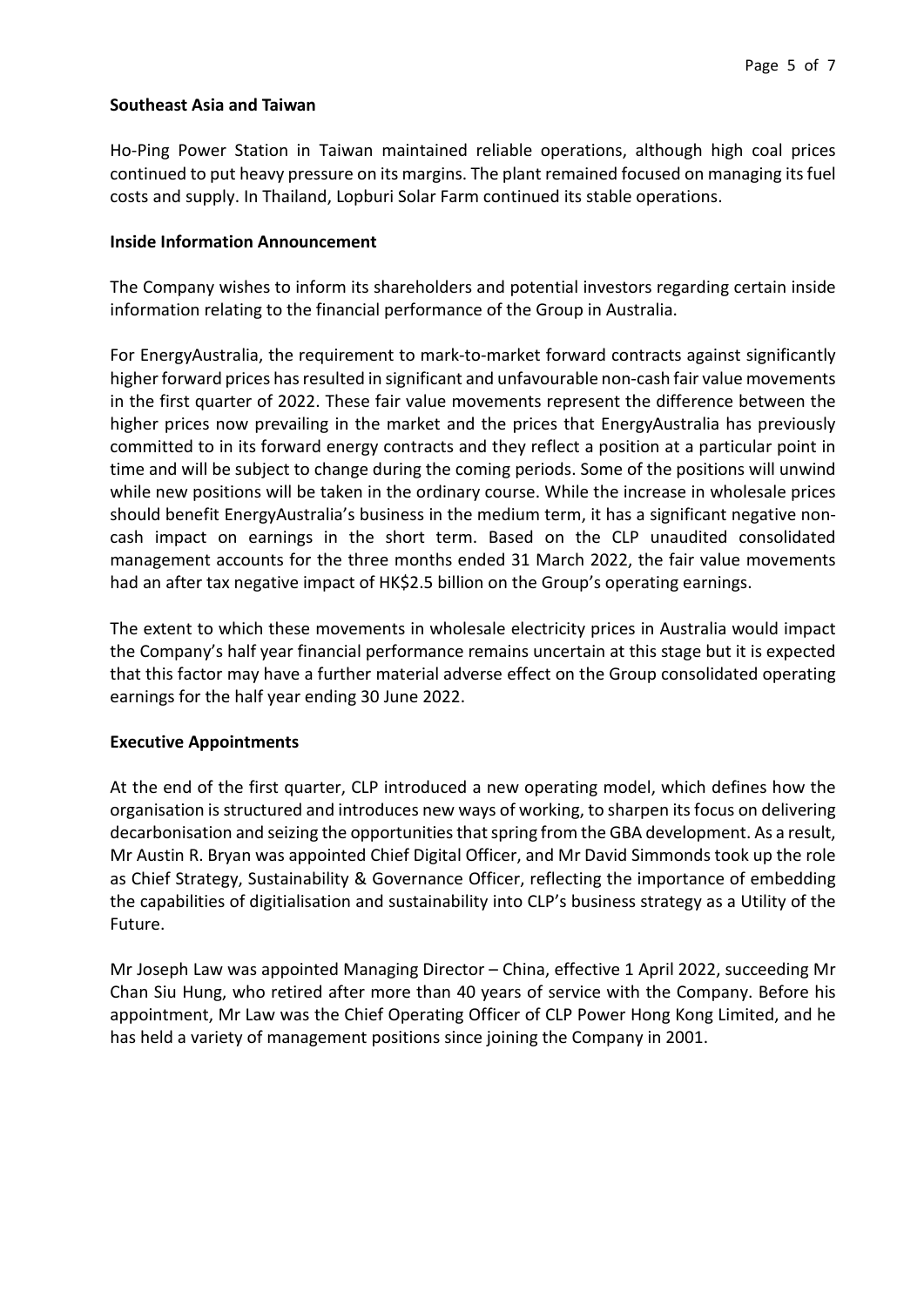### **Annual General Meeting (AGM)**

The twenty fourth AGM of the Company was held on 6 May 2022 and the results of the poll were published on the websites of the Company and The Stock Exchange of Hong Kong Limited on the same day. Minutes of the AGM and the proceedings of the meeting will be available at the Investor Relations section on the Company's website at www.clpgroup.com as soon as practicable.

### **First Interim Dividend**

Today, the Board of Directors of the Company declared the first interim dividend for 2022 of HK\$0.63 per share, same as the 2021 first interim dividend, payable on 15 June 2022 to Shareholders registered as at 6 June 2022. The dividend of HK\$0.63 per share is payable on the existing 2,526,450,570 shares in issue.

The Register of Shareholders will be closed on 6 June 2022. To rank for the first interim dividend, all transfers should be lodged with the Company's Registrars, Computershare Hong Kong Investor Services Limited, Shops 1712-1716, 17th Floor, Hopewell Centre, 183 Queen's Road East, Wanchai, Hong Kong, for registration not later than 4:30 p.m. on Thursday, 2 June 2022.

### **Other Important Information**

This Quarterly Statement with the inside information incorporated is made by CLP Holdings Limited pursuant to Rule 13.09 of the Rules Governing the Listing of Securities on The Stock Exchange of Hong Kong Limited and Part XIVA of the Securities and Futures Ordinance (Chapter 571 of the Laws of Hong Kong).

**Shareholders and potential investors are advised to exercise caution when dealing in the securities of the Company.**

\_\_\_\_\_\_\_\_\_\_\_\_\_\_\_\_\_\_\_\_\_\_\_\_\_\_\_\_\_\_\_\_\_\_\_\_\_\_\_\_\_\_\_\_\_\_\_\_\_\_\_\_\_\_\_\_\_\_\_\_\_\_\_\_\_\_\_\_\_\_\_\_\_\_\_\_\_\_

## **The Hon Sir Michael David Kadoorie**

Chairman of the Board of Directors

Hong Kong, 16 May 2022

The Directors of the Company as at the date of this Quarterly Statement are:

| <b>Non-executive Directors:</b>             | The Hon Sir Michael David Kadoorie, Mr William Mocatta,<br>Mr J. A. H. Leigh, Mr Andrew Brandler and<br>Mr Philip Kadoorie           |
|---------------------------------------------|--------------------------------------------------------------------------------------------------------------------------------------|
| <b>Independent Non-executive Directors:</b> | Sir Rod Eddington, Mr Nicholas C. Allen,<br>Mrs Fanny Law, Mrs Zia Mody, Ms May Siew Boi Tan,<br>Ms Christina Gaw and Mr Chunyuan Gu |
| <b>Executive Director:</b>                  | Mr Richard Lancaster                                                                                                                 |

*This Statement will be despatched to Shareholders on 26 May 2022 and is also available at the Investor Relations section on the Company's website at www.clpgroup.com.*